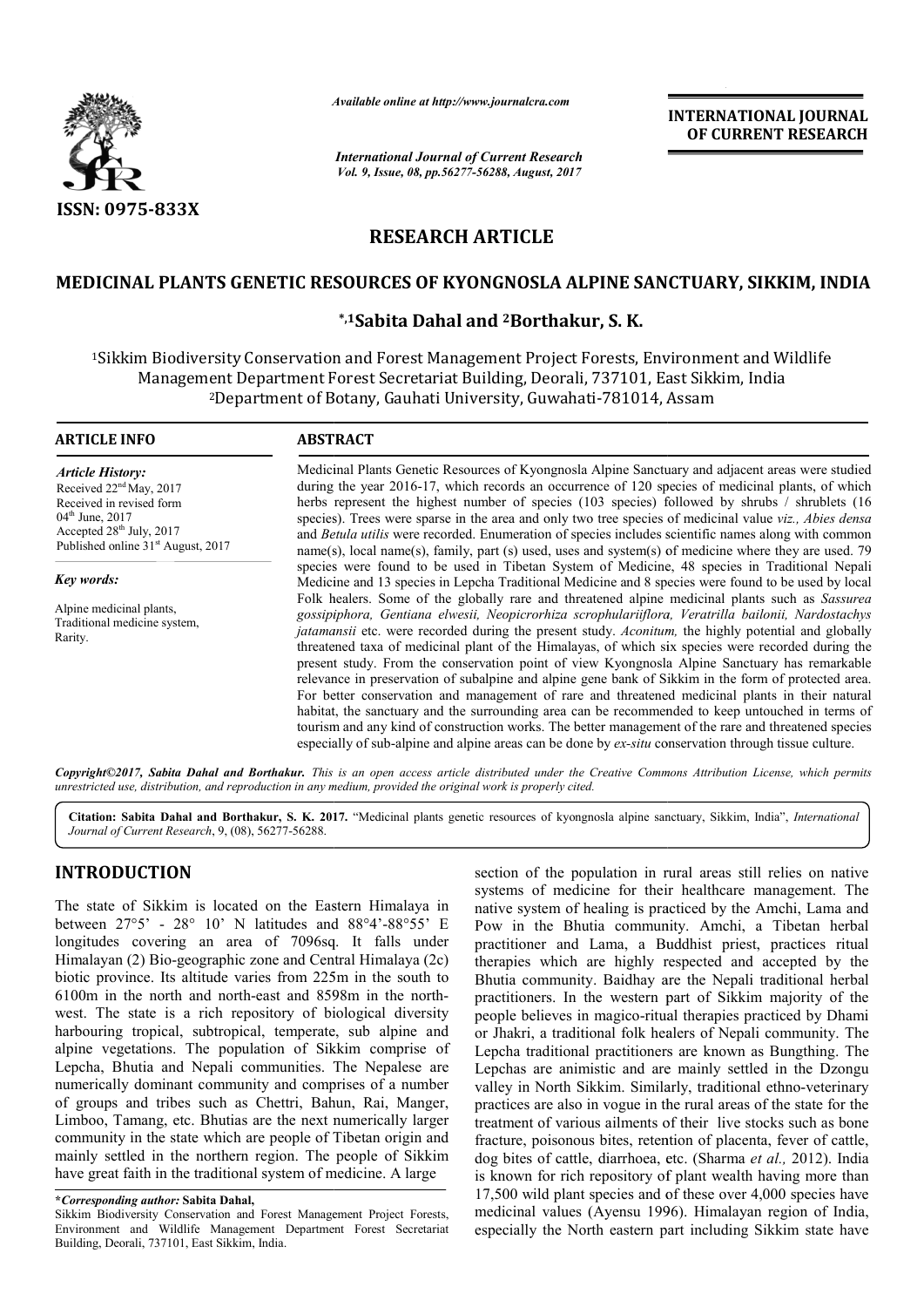been the source of traditional medicine in conventional use since long directly or indirectly in the modern medicine system, hence plays an imperative role in the cultural and economic expansion of the region (www.nmpb.nic.in). Sikkim being an integral part of eastern Himalaya is known as one of the mega hot spot zones of country and has more than 490 species of medicinal and aromatic plants (Sharma and Sharma, 2010). Despite being the store house of medicinal and aromatic plants and the related traditional knowledge, their documentation especially in the sub-alpine and alpine regions is yet to be accomplished properly. Hence, present work was initiated as an attempt to document the medicinal plants of Kyongnosla Alpine Sanctuary along with their uses in different traditional systems of medicine in Sikkim.

#### **Study Area**

Sikkim has always been an attraction for the local, national as well as the international visitors due to its uniqueness in terms of landscape like snow covered mountains ending to cold deserts. There lies a famous Kyongnosla Alpine Sanctuary, Barsey Rhododendron Sanctuary, Shingba Rhododendron Sanctuary, Kitam Birds Sanctuary, beautiful valleys of Yumthang - Yumey Samdong, Tamzey, Tsomgo – Nathula, several high altitude lakes *viz*., Gurudongmar, Tsho Lhamu, Johr Pokhari, Hans pokhari, Gyam Tshona Lake, (the only high altitude brackish water lake) and others. The state of Sikkim have always been an explorers paradise since many centuries and have been visited by the famous explorers like Sir J.D. Hooker (1847-49), G. Gammie (1892), J.C. White (1887 - 1908) and others, the account of which is beautifully described in *Himalayan Journal, Account of Botanical Tour in Sikkim during 1892.* Present study area Kyongnosla Alpine Sanctuary, is located in the Eastern Himalaya of Sikkim in between 27°22' N – 27°24' N latitude and 88°44' E – 88°45' E longitude (Figure 1). The area of the sanctuary is  $31 \text{ km}^2$  with sub-alpine – alpine forests (Figure 2a, 2b) and the altitude ranges from 2900 m to 4400 m. The area around the sanctuary is, however, notified as the Eco-Sensitive Zone by the Central Government with the purpose of protection and conservation of biodiversity of the sanctuary and its environment. The extent of this zone varies from 25 m to 200 m from the boundary of the Kyongnosla Alpine Sanctuary. The Eco-Sensitive Zone is bounded by 27°22'5" N latitude and 88°41'54" E longitude towards east, 27°23'41" N latitude and 88°42'48" E longitude towards west, 27°25'13" N latitude and 88°43'49" E longitude towards north and 27°22'36" N latitude and 88°43'50" E longitude towards south. The significance of this sanctuary is that it harbours a good number of scheduled animals (specified in Schedule I of the Wildlife Protection Act, 1972) which includes Red Panda and different species of Gallinaceous Birds and Pheasants. The wide range of habitat diversity of the sanctuary harbours several rare, endangered species along with high value medicinal plants *viz., Aconitum violaceum, A. novoluridum, A. disectum, A.bisma, Neopicrorhiza scrophulariflora, Nardostachys jatamansii, Valeriana jatamansii*, *V. hardwickii*, *V. grandiflora*, *Panax bipinnatifidus, Sassurea gossipiphora, S. obvallata, Rheum acuminatum, R. novile, Gentiana elwesii*, several species of *Junipers*, *Rhododendrons,* etc. The lower elevation is occupied by bushy bamboo thickets and junipers.

## **MATERIALS AND METHODS**

Field works were undertaken in the Sanctuary during the month of August 2016 with the aim to develop a database on the medicinal plants of the area along with their traditional medicinal uses. Prior to field work, literatures were scrutinised to have a general idea about the vegetation of the area (Polunin and Stainton, 1984; Stainton, 1988; Hooker, 1871-1897; Sharma and Sharma, 2010, Sabita Dahal et al. 2017, Dahal S, Sharma TP & Borthakur SK, 2017 etc.) including web references such as (www.efloras.org*;* www.flowersofindia.net etc.). The checklist of the species (both medicinal and otherwise) was prepared and was taken to the field to confirm their presence in the study area. During the field work, all the species occurring in the area (both medicinal and otherwise) were recorded to have fair knowledge on the vegetation of the area. Important medicinal plants were collected and made into herbarium specimens following standard herbarium techniques (Jain and Rao, 1977) and were deposited in the herbaria at Botanical Survey of India, Sikkim Circle (BSHC) for future references. Specimens collected were identified with the help of literature (Polunin and Stainton, 1984; Stainton, 1988; Hooker, 1871-1897; Sharma and Sharma, 2010, etc.) and by consulting herbarium specimens deposited in BSHC and web references (www.efloras.org*;* www.flowersofindia.net etc.. Information on traditional usage, parts used, local names, etc. were recorded with the help of the local herbal practitioners in the field, which were further authenticated through cross verifications and personal observations.

#### **RESULTS AND DISCUSSION**

An enumeration of 120 medicinal plants occurring in the area is provided here with their scientific names along with common names, local names, families, altitudinal range, part(s) used and uses (Table 1). Herbs represent the highest number of species (103 species) followed by shrubs/shrublets (16 species). Trees were sparse in the area and only two tree *viz., Abies densa* and *Betula utilis* of medicinal value were recorded from the area. The forest being sub-alpine and alpine type, herbs were predominating in the area and the species include *Rheum nobile, R. acuminatum, Sassurea obvallata, S. nepalensis, S. gossypiphora, Juncus thomsonii, Potentila arbuscula, P. peduncularis, Geum elatum, Tanacetum coccineum, Iris clerki, Gentiana* sps*., Geranium polyanthes, Impatiens* sps. During the present study, the sanctuary has been found to be a rich repository of potential and rare medicinal shrubs and herbs including 6 species of *Aconitum* namely *A. novoluridum*, *A.violaceum*, *A.bisma*, *A. ferox*, *A.laciniatum* and *A.disectum* (Plate 1). Despite being the highly potential medicinal plant of the Himalayas**,** no much attention has been paid by the taxonomist so farto study the taxon *Aconitum* occurring in the area. There are six species with gregarious growth and comparatively good number of populations except *A.novoluridum* was recorded from the area. However, among all the Aconites *A.novoluridum* is very rare in the area. There are no authentic literatures on the Aconites of the area except the publication of Stape (1905). In case of *Polygonatum*, 3 species were recorded from the area viz. *P.verticellatum*, *P. Singalilense, and P. Cirrhifolium*. High altitude Gentians (Gentianaceae) such as *Gentiana elwesii, G.algida, G.prolata, G.sikkimensis, G.stylophora, Swertia hookeri, Veratrilla baillonii* and *Halenia elliptica* occur in the sanctuary. Of all the Gentians *viz., Gentiana elwesii* is a threatened medicinal and recorded for the first time from the area during the study. Since its record of occurrence in Lachung to Yumthang in North Sikkim in 1885 there is no record of its occurrence from any other areas of Sikkim (Hooker 1885).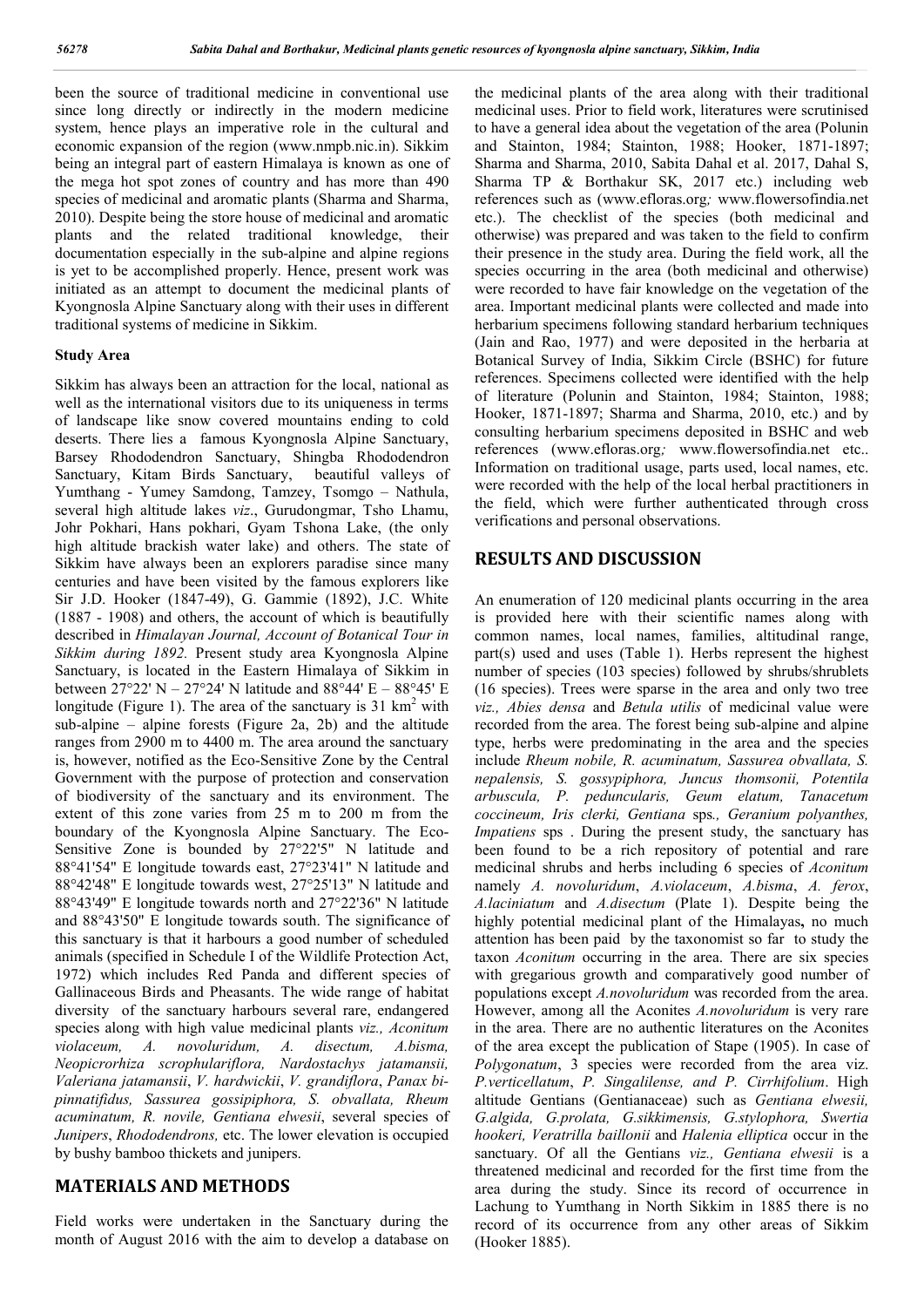### **Table 1. Habit diversity of species recorded in Kyongnosla Alpine Sanctuary, East Sikkim**

| Habit              | <b>Species</b> | Genus | Family |
|--------------------|----------------|-------|--------|
| Trees              |                |       |        |
| Shrubs / Shrublets | 10             |       |        |
| Herbs              | 102            | ΟI    | ے د    |
| Total              | 120            | 70    | 38     |

#### **Table 2. A list of medicinal plants including highly potential, rare and threatened species of Kyongnosla Alpine Sanctuary, East Sikkim**

| Sl.no                | Botanical name                                                                      | Common / Local names                                                                           | Family     | System of Medicine          | $Part(s)$ used                        | Medicinal uses/Other uses                                                                                                                                                                                                                                                                                                                             |
|----------------------|-------------------------------------------------------------------------------------|------------------------------------------------------------------------------------------------|------------|-----------------------------|---------------------------------------|-------------------------------------------------------------------------------------------------------------------------------------------------------------------------------------------------------------------------------------------------------------------------------------------------------------------------------------------------------|
| Trees                |                                                                                     |                                                                                                |            |                             |                                       |                                                                                                                                                                                                                                                                                                                                                       |
| 1.                   | Abies densa Griff.                                                                  | Himalayan Fir<br>Gobre Salla (N)                                                               | Pinaceae   | AU, NTM, LTM                | Leaves and<br>leaf juices             | Leaves astringent, carminative, expectorant, stomachic and tonic. The<br>leaf juice used in the treatment of asthma, bronchitis, etc. An essential<br>oil obtained from the leaves is used to treat colds, rheumatism and<br>nasal congestion.                                                                                                        |
| 2.                   | *Betula utilis D.Don                                                                | Himalayan Birch / Bhoj Patra (N)                                                               | Betulaceae | AU, NTM, TMS,<br><b>LTM</b> | Bark                                  | Useful to treat wounds, skin diseases, ear diseases, ear problems,<br>epilepsy, hysteria, diarrhea and dysentery. In Ayurveda, the species<br>have been reported to be useful for Kapha diseases, ear diseases, pitta<br>and rakta diseases and various psychological disorders.                                                                      |
|                      | Shrubs / Shrublets                                                                  |                                                                                                |            |                             |                                       |                                                                                                                                                                                                                                                                                                                                                       |
| $\mathbf{1}_{\cdot}$ | Berberis angulosa Wall.                                                             | Berberidaceae<br>Flowered<br>Large<br>Barberry<br>Karay<br>chutro (N); Kyer Pa<br>Nag Po (Ti). |            | TMS, NTM                    | Root, flower<br>fruit                 | Roots antibacterial, used for cough, cold, fever and dysentery. Cures<br>conjunctivitis accompanied by pain and redness of the eyes. Treats<br>irritation of urinary tract, heals sores and skin infection.                                                                                                                                           |
| 2.                   | Cassiope fastigiata (Wall.) D.Don                                                   | Himalayan Heather /<br>Ericaceae<br>Sunthangni<br>$(N)$ :<br>Pelawa (B).                       |            | <b>NTM</b>                  | Leaves<br>Flowers                     | Leaf paste is applied to cuts and itches. Flower paste is applied to skin<br>allergies. It is a herb having potent anti-herpes viral activity.                                                                                                                                                                                                        |
| 3.                   | C.selaginoides Hook. & Thoms.                                                       | Himalayan Heather /<br>Ericaceae<br>Sunthangni<br>(N);<br>Pelawa (B).                          |            | <b>NTM</b>                  | Leaves                                | Leaf past is applied to cuts and itch. Flowers paste is applied to skin<br>allergies. It is a herb having potent anti-herpes viral activity.                                                                                                                                                                                                          |
| 4.                   | Gaultheria nummularioides D.Don                                                     | Coinwort Snowberry /<br>Ericaceae<br>Kaaligedi (N)                                             |            | <b>NTM</b>                  | Leaves                                | Fruits edible. Leaf juice is taken to cure painful urination.                                                                                                                                                                                                                                                                                         |
| 5.                   | G.trichophylla Royle.                                                               | Himalayan Snowberry<br>Ericaceae<br>/ Kaaligedi (N)                                            |            | <b>NTM</b>                  | Fruit                                 | Presence of important phyto-constituents such as gallic acid, rutin and<br>quercetin has been reported, which has strong antioxidant properties<br>and use in foods and medicines to replace synthetic antioxidants. Ripe<br>fruits edible. Traditionally, the leaves and fruits are used to treat<br>wounds, cough and cold.                         |
| 6.                   | Juniperus recurva Buch.-Ham. Ex<br>D.Don                                            | Drooping Juniper<br>Cupressaceae<br>Dhoop(N)                                                   |            | TMS, AU,<br>NTM, LTM        | Leaves.<br>twigs, berries<br>and wood | In Tibetan Medicine, Junipers are used to prevent and treat cancer.<br>Throughout the Himalayan region, Juniper is considered to be a<br>sacred . In Nepali and Tibetan culture the woods, leaves and twigs are<br>used as incense because of the beliefs that it can recharge with<br>energies both indoor and outdoor of households.                |
| 7.                   | J. coxii A.B.Jackson<br>J. recurva<br>Syn.,<br>var. coxii<br>(A.B.Jackson) Melville | Dhoop $(N)$ ,<br>Cupressaceae                                                                  |            | TMS, AU,<br>NTM, LTM        | Leaves,<br>twigs, berries<br>and wood | In Tibetan Medicine System, Junipers are used to prevent and treat<br>cancer. Throughout the Himalayan region, Juniper is considered to be<br>a sacred tree. In Nepali and Tibetan culture the woods, leaves and<br>twigs are used as incense because of the beliefs that it can recharge<br>with energies both indoor and outdoor of households.     |
| 8.                   | Lyonia ovalifolia (Wall.) Drude                                                     | Oval<br>Ericaceae<br>Leaved<br>Staggerbush<br>Angeri (N)                                       |            | AU, NTM                     | Tender<br>and<br>leaves<br>shoots     | Tender leaves and buds have antioxidant and antimicrobial properties<br>and are considered as toxic, Infusion of leaves and buds is used<br>externally to treat skin diseases. Leaves have insecticidal properties.<br>Fresh juice of leaves and tender shoots are used externally in<br>infestation of ticks in dog and calf. (Sharma et al., 2012). |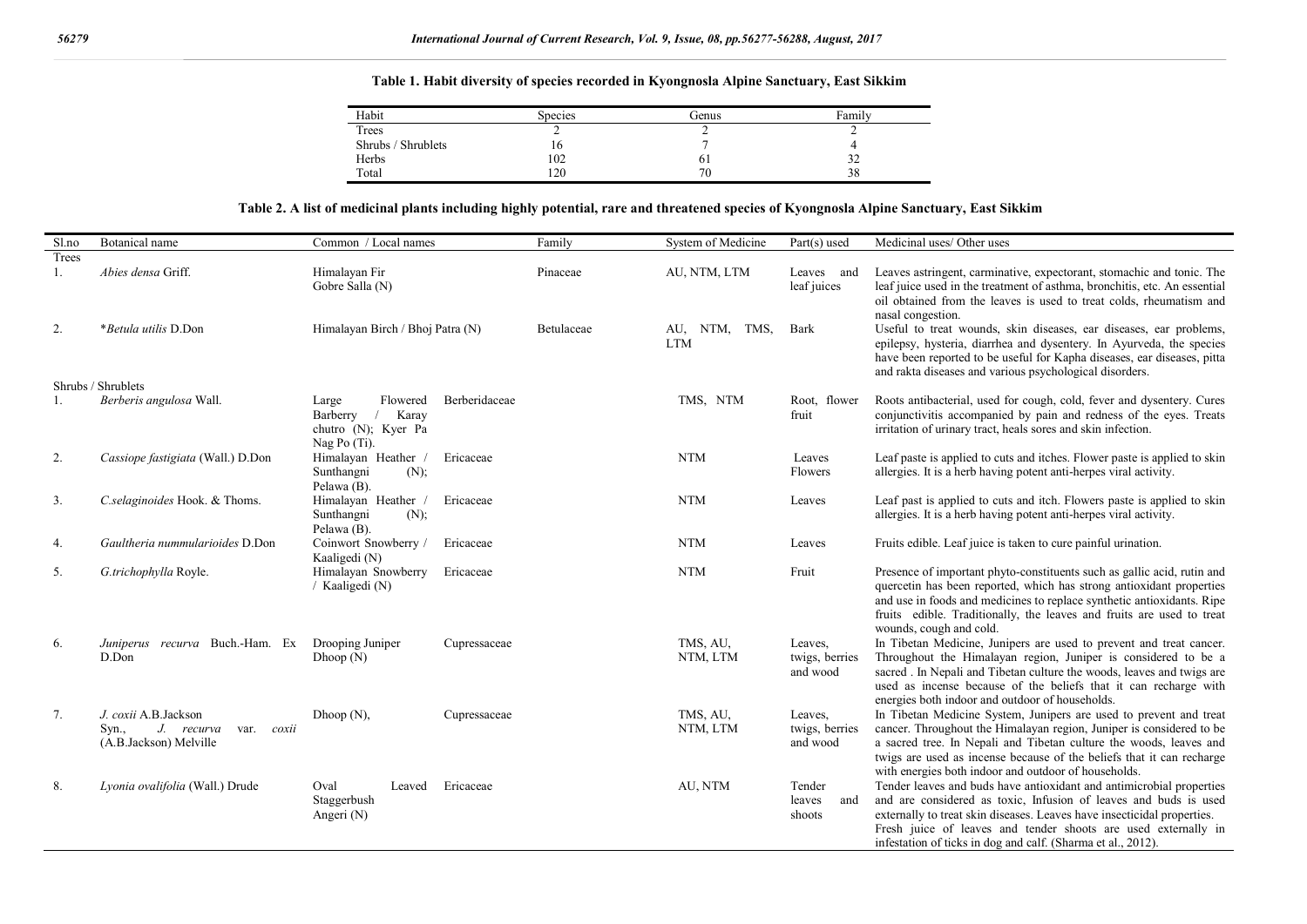| 9.          | Rhododendron anthopogon D.Don                                                             | Dwarf Rhododendron<br>Ericaceae<br>/ Sunpati (N), Palu<br>(B).                        |                              | TMS, NTM               | Whole plant<br>except roots | Infusion of tender leaf is taken to treat cough, cold and fever. Wood,<br>leaves and twigs used as incense.                                                                                                                                                            |
|-------------|-------------------------------------------------------------------------------------------|---------------------------------------------------------------------------------------|------------------------------|------------------------|-----------------------------|------------------------------------------------------------------------------------------------------------------------------------------------------------------------------------------------------------------------------------------------------------------------|
| 10.         | R.campanulatum<br>D.Don<br>subsp.<br>(Hook.f.),<br>Syn.<br>aeruginosum                    | Ericaceae<br>Aeruginose<br>Rhododendron / Nilo                                        |                              | Poisonous plant        | Whole plant                 | All parts of this plant contain poison called grayanotoxin, eating this<br>plant leads to severe stomachache, liver damage and pneumonia.                                                                                                                              |
| 11.         | Rhododendron aeruginosum Hook.f.<br>Rhododendron campanulatum<br>subsp.campanulatum D.Don | Patey Chimal (N)<br>Bell-flowered<br>Ericaceae<br>Rhododendron<br>Nilo Chimal (N)     |                              | <b>TNM</b>             | Stems, leaves               | In Nepal, powder of dried stem and leaves is used as snuff to cure<br>cold and hermicrania. Also used in curing chronic rheumatism and<br>syphilis. Dried twigs and wood are used by the Nepalese against<br>phthisis and chronic fever (Rajeshkoirala.worldpress.com) |
| 12.         | R.hypenanthum Balf. f.                                                                    | Yellow<br>Dwarf<br>Ericaceae<br>Rhododendron                                          |                              | <b>TMS</b>             | Stems, leaves               | Antitussive, digestive, febrifuge, diaphoretic and tonic and are used as<br>appetizer and to treat cough and cold, pulmonary disorders and<br>various skin diseases. The dried leaves are used as incense.                                                             |
| 13.         | R.lepidotum Wall.ex G.Don                                                                 | Ericaceae<br>Scaly Rhododendron /<br>Bhaley Sunpati (N)                               |                              | Folk, AU, TMS          | Ariel parts                 | Used locally as an incense by the Buddhist in monasteries. It is one of<br>the major ingredients of an Ayurvedic herbal oil "Pinda Thailam, a<br>cooling massage oil" which is particularly useful for rheumatoid<br>arthritis.                                        |
| 14.         | Rhododendron thomsonii Hook.f.                                                            | Thomson's<br>Ericaceae<br>Dr.<br>Rhododendron<br>Dr. Thomson ko<br>Gurans $(N)$       |                              | Poisonous plant        | Leaves,<br>stems            | Used as insecticide, reported toxic to human beings<br>(Rajeshkoirala.worldpress.com). Alcoholic extraction from the<br>vegetative parts is used as an effective insecticide in North Sikkim<br>(Pradhan and Lachungpa, 1990)                                          |
| 15.         | R.setosum D.Don                                                                           | Bristly Rhododendron<br>Ericaceae<br>/ Jhusey Sunpati (N),<br>T <sub>sal</sub> uo (B) |                              | TNM, Folk, AU          | Whole plant<br>except roots | Useful in inflammation of throat and muscle tissues, also heals<br>sexually transmitted infections (Wangchuk et al. 2016). Paste of<br>tender leaves is applied to wounds. Wood, leaves and twigs are used<br>as incense.                                              |
| 16.         | Rosa sericea Lindley                                                                      | Silky Rose<br>Rosaceae                                                                |                              | Folk, TMS, AU          | Root<br>and<br>Flowers      | Root paste is applied to wounds. Decoction of petals is used to wash<br>the eyes in ophthalmia and used aso an aphrodisiac. It slows down<br>ageing, increases smoothness, reduces wrinkles on the face and keeps<br>complexion glowing.                               |
| Herbs<br>1. | Aconitum laciniatum (Bruhl) Stapf.<br>Syn., A.ferox var.laciniata Bruhl                   | Kalo Bikhma (N)                                                                       | Ranunculaceae                | AU, TMS, NTM           | Tuberous root               | Efficacious remedy in many fabric diseases, particularly fever of<br>children resulting from inflammation, such as tonsillitis, laryngitis,<br>pharyngitis, quinsy , etc. In Ayurveda, <i>Aconitum</i> is used to increase<br>pitta (fire, bile), dosha.               |
| 2.          | Aconitum violaceum Jacquem.ex Stapf                                                       | Dudhia (N)                                                                            | Ranunculaceae                | AU, TMS, NTM           | Tuberous root               | In Ayurveda, <i>Aconitum</i> is used to increase pitta (fire, bile), dosha.                                                                                                                                                                                            |
| 3.          | Aconitum bisma (Buch.-Ham.) Rapaics                                                       | Bikh, Bikhma                                                                          | Ranunculaceae                | AU, TMS, NTM           | Tuberous root               | In Ayurveda, <i>Aconitum</i> is used to increase pitta (fire, bile), dosha.                                                                                                                                                                                            |
| 4.          | Aconitum ferox Wall.ex Ser.                                                               | Bikh, Bikhma                                                                          | Ranunculaceae                | AU, TMS, NTM           | Tuberous root               | In Ayurveda, <i>Aconitum</i> is used to increase pitta (fire, bile), dosha.                                                                                                                                                                                            |
| 5.          | Aconitum disectum D.Don                                                                   |                                                                                       | Ranunculaceae                | AU, TMS, NTM           | Tuberous root               | In Ayurveda, <i>Aconitum</i> is used to increase pitta (fire, bile), dosha.                                                                                                                                                                                            |
| 6.          | Aconitum novoluridum Munz.                                                                | Tchendook (B), Surya Banshi (N)                                                       | Ranunculaceae                | AU, TMS, NTM           | Tuberous root               | In Ayurveda, <i>Aconitum</i> is used to increase pitta (fire, bile), dosha.                                                                                                                                                                                            |
| 7.          | Aletris pauciflora (Klotzsch) Hand.-<br>Mazz.                                             | Few Flowered Colic Root                                                               | Nartheciaceae                | <b>TMS</b>             | Aerial parts                | Used to cure lung and liver disorders, respiratory diseases,<br>pneumonia, bronchitis, cuts and wounds.                                                                                                                                                                |
| 8.          | Allium prattii C.H.Wright                                                                 | Jangali piaz (N); Gok Pa, Ruk Pa (Ti).                                                | Amaryllidaceae               | <b>NTM</b>             | Leaves                      | Warmed leaf juice is used as body massage to get relieve from body                                                                                                                                                                                                     |
| 9.<br>10.   | A.wallichii Kunth<br>Anaphalis contorta D.Don                                             | Himalaya Onion / Banlasun (N)<br>Eared Leaf Pearly Everlasting / Buki<br>phul (N)     | Amaryllidaceae<br>Asteraceae | <b>NTM</b><br>TMS, NTM | Leaves<br>Whole plant       | ache. It is also used as a flavouring agent.<br>Infusion of leaves is used against vomiting.<br>Root paste is applied to boil. Plant paste is taken with honey to cure<br>cough. Essential oil extracted is used medicinally in various ailments.                      |
| 11.         | A.triplinervis (Sims) Cl.                                                                 | Woolly Pearly Everlasting / Ta.god                                                    | Asteraceae                   | TMS, NTM               | Whole plant                 | Treats illnesses caused by compounded poison, anaemia and relieves                                                                                                                                                                                                     |
| 12.         | Arisaema erubescens (Wall.) Schott                                                        | (Ti)<br>Blushing Cobra Lily / Sanp ko makai<br>(N)                                    | Araceae                      | AU, TMS                | Corm                        | swelling.<br>Used in bone diseases. For its irritant effect applied to skin diseases<br>with infection and swelling; it damages the bacteria and stimulates<br>healing.                                                                                                |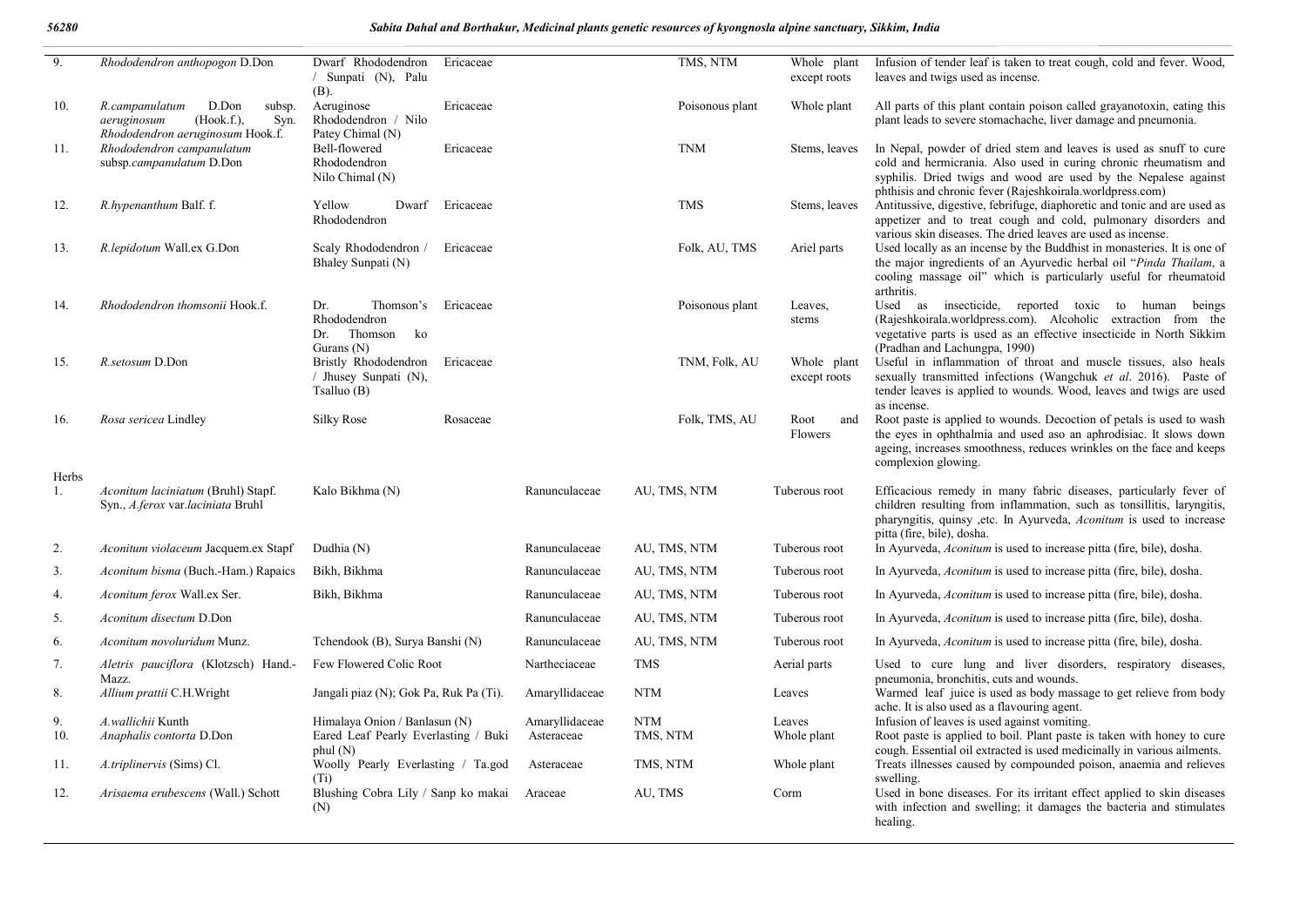| 13.        | Arisaema griffithii Schott                            | Griffith's Cobra Lily / Sanp ko Makai<br>(N)           | Araceae                 | AU, TMS                    | Corm                          | Used in bone diseases. For its irritant effect applied to skin diseases<br>with infection and swelling; it damages the bacteria and stimulates<br>healing.                                                                                                                                                                                |
|------------|-------------------------------------------------------|--------------------------------------------------------|-------------------------|----------------------------|-------------------------------|-------------------------------------------------------------------------------------------------------------------------------------------------------------------------------------------------------------------------------------------------------------------------------------------------------------------------------------------|
| 14.        | Arisaema jacquemontii Bl.                             | Jacquemont's Cobra Lily / Sanp ko Araceae<br>makai (N) |                         | <b>TMS</b>                 | Corm                          | Used in bone diseases. For its irritant effect applied to skin diseases<br>with infection and swelling; it damages the bacteria and stimulates<br>healing                                                                                                                                                                                 |
| 15.        | Bergenia ciliata (Haw.) Sternb.                       | Frilly Bergenia, Winter begonia,<br>Pakhenbed (N)      | Saxifragaceae           | AU, TMS, NTM, LTM          | Whole plant                   | Useful in treating urinary troubles, cough and cold, asthma, boils,<br>ophthalmia, backache and dissolve kidney stones.                                                                                                                                                                                                                   |
| 16.        | Bergenia purpurascens (Hook. &<br>Thoms.) Engler      | Purple Bergenia / Lekhko Pakhanbed<br>(N)              | Saxifragaceae           | AU, TMS, NTM               | Whole plant                   | It has antibacterial property. Decoction of rhizome is used against<br>body and stomach pain. Fresh rhizome is chewed to cure cough and<br>toothache. Leaf juice is taken orally to dissolve kidney stone. In<br>Tibetan medicine, the plant is used for the treatment of<br>neuropsychiatric disorders. It is a source of drug Bergenin. |
| 17.        | Bistorta affinis (D.Don) Greene                       | The Himalayan Bistort / La.gang Men.<br>Pa (Ti).       | Polygonaceae            | AU, TMS                    | Roots                         | Cures hoarseness of voice, pulmonary and intestinal diseases. Also<br>used in emaciation, senility and pulmonary affections.                                                                                                                                                                                                              |
| 18.        | B.amplexicaulii (D.Don) Greene                        | Red Bistort                                            | Polygonaceae            | AU, TMS, LMS               |                               | Cures hoarseness of voice, pulmonary and intestinal diseases                                                                                                                                                                                                                                                                              |
| 19.        | Codonopsis foetens Hook. & Thoms.                     | Stinging Bunnet Bellflower / Luptic<br>(B).            | Campanulaceae           | AU, TMS                    | Whole plant                   | Decoction is used against constipation and gastritis.                                                                                                                                                                                                                                                                                     |
| 20.        | Codonopsia clematidea (Schrenk) Cl.                   | Clematis Bonnet Bellflower                             | Campanulaceae           | AU, TMS,                   | Whole plant                   | Useful to treat rheumatism. Seed paste is used externally to treat<br>inflammation of body parts.                                                                                                                                                                                                                                         |
| 21.        | Clematis napaulensis DC.                              | Anemone clematis                                       | Ranunculaceae           | Folk, AU, TMS, LMS         | Leaves, stems                 | Useful in treatment of epilepsy and fever. Stimulate menstrual<br>discharge and promote lactation.                                                                                                                                                                                                                                        |
| 22.        | Cynoglossum<br>zeylanicum (Vahl)<br>Thunb. ex Lehm    | Ceylon Forget Me Not /<br>Kanike Kuro (N)              | Boraginaceae            | TMS, NTM, AU               | Leaves                        | Leaf paste is applied to cuts and wounds.                                                                                                                                                                                                                                                                                                 |
| 23.        | Dracocephalum<br>heterophyllum<br>Edgeworth ex Benth. | White Dragonhead                                       | Lamiaceae               | TMS, AU                    | Leaves, Young<br>shoots       | Essential oil extracted from the plant posses various pharmacological<br>properties such as anti-hepatitis, antioxidant, anti-inflammatory, etc.                                                                                                                                                                                          |
| 24.        | Erigeron multiradiatus (Lindl.ex DC.)<br>Benth.ex Cl. | Himalayan Fleabane                                     | Asteraceae              | <b>TMS</b>                 | Whole plant                   | Useful to treat various diseases related to inflammation (Yakugaku<br>Zasshi, 2008)                                                                                                                                                                                                                                                       |
| 25.        | Euphorbia wallichii Hook.f.                           | Wallich Spurge                                         | Euphorbiaceae           | TMS, Folk.                 | Roots                         | Effective in treating skin diseases. Possess considerable anti-cancer<br>and anti-oxidant potential (Ihsan UI-Haq et al. 2012.)                                                                                                                                                                                                           |
| 26.        | Fragaria nubicola Lindley ex Lacaita                  | Himalayan Strawberry / Bhui Aiselu<br>(N)              | Rosaceae                | TMS, AU                    | Leaves, flowers<br>and fruit  | Unripe fruit is chewed to treat blemishes on the tongue. Leaves juices<br>are used to treat profuse menstruation.                                                                                                                                                                                                                         |
| 27.        | Fritillaria cirrhosa D. Don                           | Yellow Himalayan Fritillary / Kakoli<br>$(N)$ .        | Liliaceae               | AU                         | <b>Bulb</b> leaves            | Dried bulb or decoction of bulb is taken to prevent and cure asthma<br>and bronchitis. Leaves are eaten to cure stomach pain. The plant is<br>used as a substitute of Lilium polyphyllum, one from the Astavarga<br>group in preparation of an Ayurvedic formulations such as Astavarga<br>churna, Chyavanprash rasayana, etc.            |
| 28.<br>29. | Galinsoga parviflora Cavanilles<br>Galium sp.         | Gallant Soldier/ Udasay (N)                            | Asteraceae<br>Rubiaceae | AU, TMS<br>NT <sub>M</sub> | Leaves<br>Whole plant         | Leaf juice or paste is applied to burn injuries and to wound and cuts.<br>Treats painful urination.                                                                                                                                                                                                                                       |
| 30.        | Gentiana algida Pallas                                | Whitish Gentian                                        | Gentianaceae            | AU, TM                     | Leaves                        | Leaf paste is applied to cuts and wounds. It is also used in stomach<br>complaints.                                                                                                                                                                                                                                                       |
| 31.        | G. elwesii Cl.                                        |                                                        | Gentianaceae            | <b>NTM</b>                 | shoots,<br>Young              | Leaf decoction is taken as tea to reduce high altitude sickness. As<br>such medicinal uses of this species have not been recorded so far.                                                                                                                                                                                                 |
| 32.        | G. prolata I.B.Balfour                                |                                                        | Gentinaceae             | <b>NTM</b>                 | leaves<br>Young<br>shoots,    | Leaf decoction is taken as tea to reduce high altitude sickness. As<br>such medicinal uses of this species have not been recorded so far.                                                                                                                                                                                                 |
| 33.        | G.sikkimensis Cl.                                     |                                                        | Gentinaceae             | <b>NTM</b>                 | leaves<br>Young<br>shoots,    | Leaf decoction is taken as tea to reduce high altitude sickness. As                                                                                                                                                                                                                                                                       |
|            |                                                       |                                                        |                         |                            | leaves                        | such medicinal uses of this species have not been recorded so far.                                                                                                                                                                                                                                                                        |
| 34.        | G.stylophora Cl.                                      | Yellow Gentian Lily                                    | Gentinaceae             | NT M                       | Root                          | Root paste is applied as a poultice to cure wounds and swellings.                                                                                                                                                                                                                                                                         |
| 35.        | Geranium wallichianum Don ex. Sw.                     | Wallich Geranium / Rakla Mool (N)                      | Geraniaceae             | AU, TMS, NTM               | Whole<br>plant<br>except root | The plant has astringent properties. Decoction of whole plant is taken<br>against back and joints pain.                                                                                                                                                                                                                                   |
| 36.        | Acomastylis elata var. elata Wall. ex<br>G. Don       | High Avens / Belocha (N)                               | Rosaceae                | AU, TMS                    | Leaves                        | Used as an astringent in diarrhoea and dysentery. In Ayurveda, used<br>as an ingredient in an Anti-Cancer Herbal Formulations.                                                                                                                                                                                                            |
| 37.        | Gymnadenia orchidis Lindl.                            | Himalayan Fragrant Orchid / Panch<br>amlay $(N)$       | Orchidaceae             | AU, TMS                    | Tubers                        | Astringent, demulcent and highly nutritious. Eaten with honey as an<br>aphrodisiac and tonic. It is also useful in gastric, liver and urinary<br>disorders.                                                                                                                                                                               |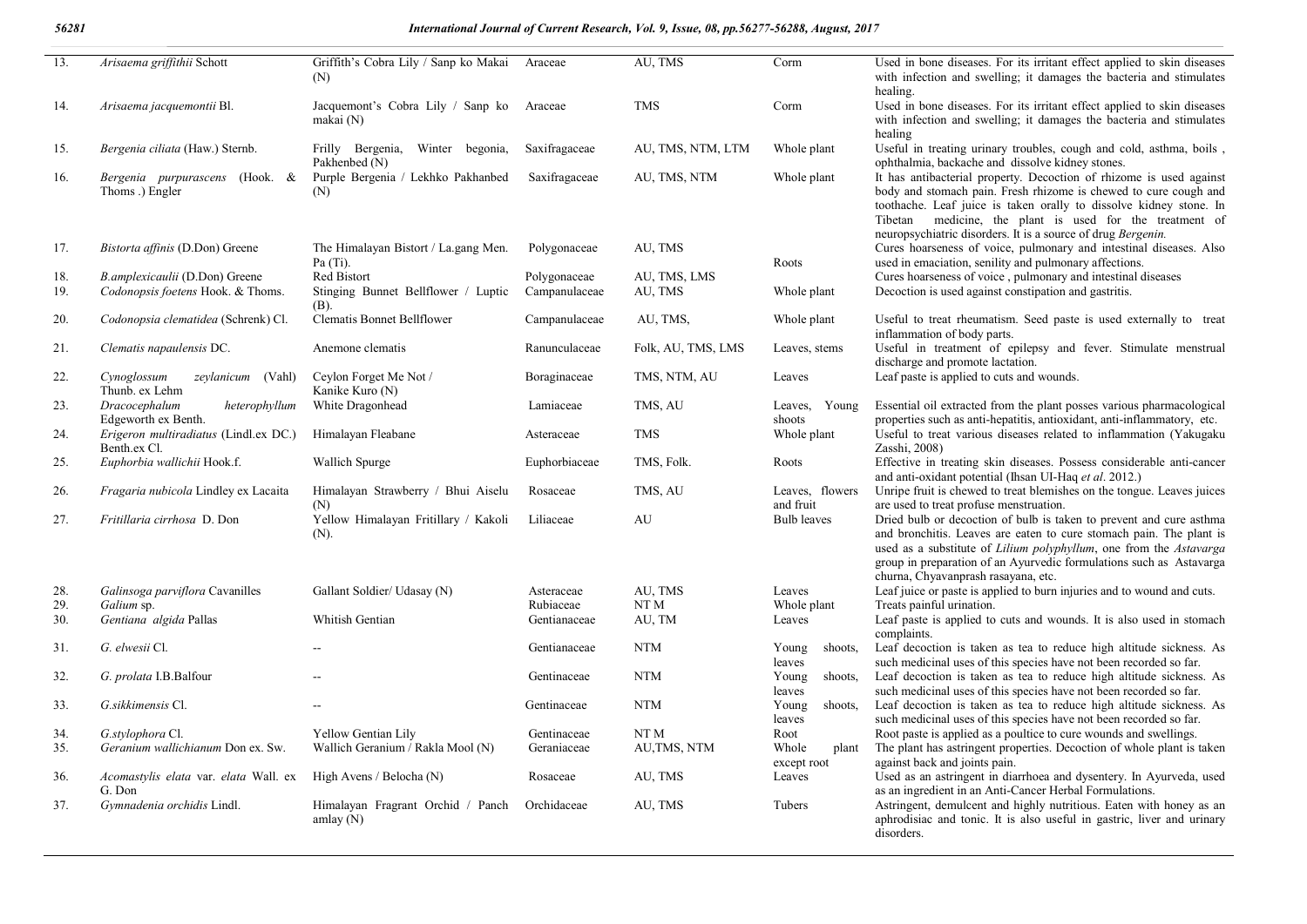#### *56282 Sabita Dahal and Borthakur, Medicinal plants genetic resources of kyongnosla alpine sanctuary, Sikkim, India*

| 38.        | Halenia elliptica D.Don                                               | Spurred Gentian / Tikta (N)                                              | Gentianaceae                 | AU, TMS                          | Whole plant                    | Reported to be of anti-oxidant, anti-amoebic and anti-inflammatory.<br>Useful in the treatment of liver inflammations, stomach complaints                                                                                                                                                              |
|------------|-----------------------------------------------------------------------|--------------------------------------------------------------------------|------------------------------|----------------------------------|--------------------------------|--------------------------------------------------------------------------------------------------------------------------------------------------------------------------------------------------------------------------------------------------------------------------------------------------------|
| 39.        | <i>Impatiens urticifolia</i> Wall.                                    | Garden Balsam / Tiuree (N)                                               | Balsaminaceae                | AU, TMS                          | Whole plant                    | and fever due to contagious diseases.<br>Fermented extract of flower is reported to possess marked antibiotic<br>activity against some pathogenic fungi and bacteria. It is an<br>astringent, expectorant and diuretic and used in urinary disorders,                                                  |
| 40.        | Impatiens racemosa DC.                                                | Long-Tailed<br>Balsam<br>Yellow<br>Anchima (N)                           | Balsaminaceae                | TMS, AU<br>(Vaterinary)          | Whole plant                    | diarrhoea, etc.<br>Stem juice is an antidote to poison ivy. Impatiens contain 2-methoxy-<br>1,4-napthoquinone, an anti-inflammatory<br>and<br>fungicide<br>napthoquinone which constitutes an active ingredient in some                                                                                |
| 41.        | Impatiens radiata Hook.f.                                             | Spreading Rays Balsam                                                    | Balsaminaceae                | AU, TMS (Vaterinary)             | Whole plant                    | formulations (Morris et al. 2006.).<br>Stem juice is an antidote to poison ivy. Some of the species of<br>Impatiens contain 2-methoxy-1,4-naphthoquinone, an anti-<br>inflammatory and fungicide naphthoquinone that which constitutes                                                                 |
| 42.        | Impatiens bicornuta Wall.                                             | Horned Balsam / Raja Babu (N)                                            | Balsaminaceae                | AU, TMS (Vaterinary)             | Whole plant                    | an active ingredient in some formulations (Morris $&$ Keilty 2008)<br>Some of the species of <i>Impatiens</i> contain 2-methoxy-1,4-<br>naphthoquinone, an anti-inflammatory and fungicide naphthoquinone<br>that which constitutes an active ingredient in some formulations                          |
| 43.        | Iris clarkei Baker ex Hook.f.                                         | Clark's Iris                                                             | Iridaceae                    | AU                               |                                | (Morris & Keilty 2008)<br>Bibenzyl derivatives (methoxy-hydroxy-dihydrostilbenes including<br>alfoliol, gigantol), is a compound obtained synthetically from it used<br>against cancer (Aggarwal et al. 2004.)                                                                                         |
| 44.        | Jurinea dolomiaeia<br><b>Boiss</b>                                    | Jhari – Dhoop $(N)$                                                      | Asteraceae                   | Folk, AU, TMS                    | Roots                          | The plant is used as incense. Roots are stimulant and given in fever<br>after childbirth. Bruised roots are applied to skin eruptions. Aromatic<br>oil extracted from the root is useful in arthritic pain.                                                                                            |
| 45.        | Ligularia fischeri (Ledeb.) Turcz.                                    | Fischer's Ligularia                                                      | Asteraceae                   | AU                               | Leaves                         | Leaves are used to treat jaundice, scarlet - fever, rheumatoid arthritis,<br>and hepatic diseases. Extract of the plant has been reported to be<br>having number of biological activities, including anti-mutagenic<br>activities and anti - genotoxic activities and cancer prevention<br>activities. |
| 46.        | Ligularia amplexicaulis DC.                                           | Stem Clasping Ligularia / Ri. Sho (Ti).                                  | Asteraceae                   | AU, TMS                          | leaves<br>Shoots,<br>and roots | Astringent, digestive, emetic and cooling; used in the treatment of<br>vomiting due to indigestion.                                                                                                                                                                                                    |
| 47.        | Lilium nanum Klotzsch & Garcke                                        | Tiny Lily, Dwarf Lily                                                    | Liliaceae                    | AU, NTM                          | Whole plant                    | Antidote against poisonous bites; also heals bone fracture and<br>injuries.                                                                                                                                                                                                                            |
| 48.        | Maharanga emodi (Wall.) DC. A.                                        |                                                                          | Boraginaceae                 | AU, TMS, NTM                     | Roots, Flowers<br>and seeds    | Cooling, laxative and anthelmintic. Useful in eye diseases, ear<br>problems, oil from seeds is applied as hair tonic.                                                                                                                                                                                  |
| 49.        | Meconopsis paniculata (D.Don) Prain                                   | Panicled Yellow Poppy / Gyashur (N)                                      | Papaveraceae                 | NTM,<br><b>TMS</b>               | Flower, leaves,<br>roots       | Used for the treatment of swelling, diarrhoea, fever and cough.                                                                                                                                                                                                                                        |
| 50.<br>51. | <i>M.simplicifolia</i> (D.Don) Walpers<br>M.horridula Hook.f.& Thoms, | Common Blue Poppy<br>Prickly Blue Poppy                                  | Papaveraceae<br>Papaveraceae | ----------<br>TMS,<br><b>NTM</b> | Whole plant                    | -----------------------<br>Leaf paste is applied to wounds. Infusion of flower is taken in fever,<br>cough and cold. Plants are used as antidote against poisonous bites<br>and also to treat lungs and skin diseases.                                                                                 |
| 52.        | Myricaria rosea Sm. W. (W.)                                           | Rose False Tamarisk / Jillethi (N)                                       | Tamaricaceae                 | <b>TMS</b>                       | Leaves<br>and<br>flowers       | Used to treat fever, headache, stomachache, uterinary bleeding and<br>food poisoning                                                                                                                                                                                                                   |
| 53.        | Nardostachys jatamansii (D.Don)<br>DC.A.                              | Spikenard Jatamansi (N.); Pong-phe<br>(B).                               | Valerianaceae                | AU, TMS, NTM                     | Roots<br>and<br>rhizomes       | Root eaten as tonic. Root oil is well known hair tonic and also applied<br>over the paralysis and swelling. Rhizome paste is applied to treat<br>piles. Plant is also used as incense.                                                                                                                 |
| 54.        | scrophulariiflora<br>Neopicrorhiza<br>Pennell                         | Figwort Picrorhiza / Kutki (N); Lhaie- Scrophulariaceae<br>tikta $(B)$ . |                              | AU, NTM, TMS, LTM                | Rhizome                        | Useful in dropsy, fever, anaemia and jaundice. Decoction of rhizome<br>is taken as an antipyretic.                                                                                                                                                                                                     |
| 55.        | Nepeta floccosa Benth.                                                | <b>Wolly Catmint</b>                                                     | Lamiaceae                    | AU                               | Aerial parts                   | Anti-oxidant Flavonoids were reported to be extracted from the plant<br>(Ali et al. 2015.)                                                                                                                                                                                                             |
| 56.        | Oxyria digyna (L.) Hill                                               | Mountain Sorrel / Lug. -Sho (Ti).                                        | Polygonaceae                 | T MS                             | Leaves, flowers<br>and stems   | Useful in fever, sore throat and smallpox.                                                                                                                                                                                                                                                             |
| 57.        | Paris polyphylla Sm.                                                  | Himalayan Paris / Satua (N)                                              | Melanthiaceae                | AU, NTM,                         | Whole plant                    | Plant is analgesic, antipyretic, antispasmodic, depurative, febrifuge<br>and narcotic and is useful in treatment of snake bites, boils, ulcers,<br>cuts and wounds.                                                                                                                                    |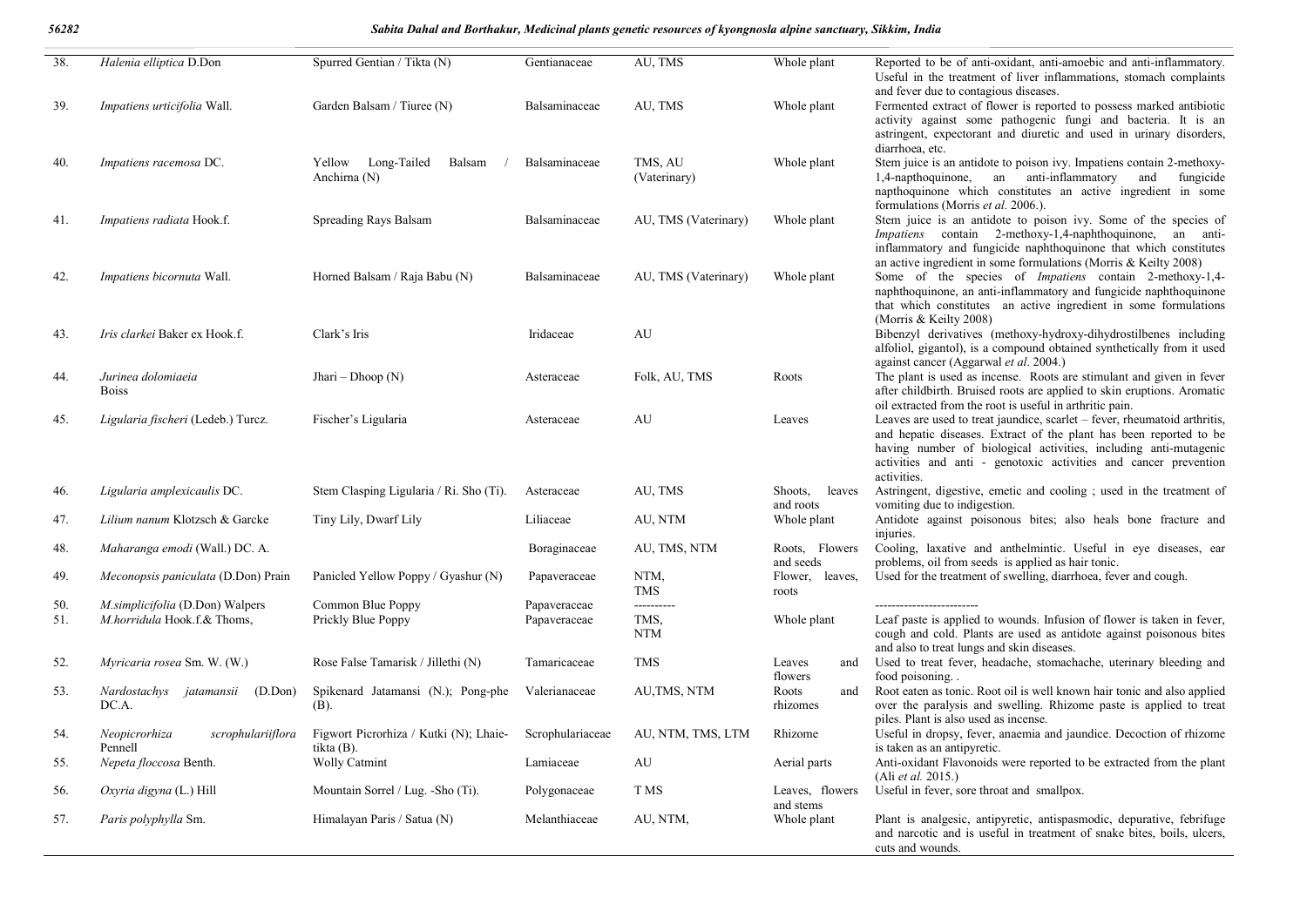#### *56283 International Journal of Current Research, Vol. 9, Issue, 08, pp.56277-56288, August, 2017*

| 58.        | Pedicularis megalantha D.Don                                  |                                                                 | Orobanchaceae             | <b>TMS</b>               | Whole plant                                  | Used as an antidote and for intestinal disorder in Bhutan (Phurba<br>Wangchuk et al. 2016)                                                                                |
|------------|---------------------------------------------------------------|-----------------------------------------------------------------|---------------------------|--------------------------|----------------------------------------------|---------------------------------------------------------------------------------------------------------------------------------------------------------------------------|
| 59.        | Pedicularis oederi Vahl                                       | Oeders Lousewort / Dhuk-zer (Ti).                               | Orobanchaceae             | <b>TMS</b>               | leaves,<br>Stems,<br>flowers<br>and<br>seeds | Heals water retention, constipation and breathlessness. Good for<br>malnutrition, heals sores and relives severe pain due to serous fluids.                               |
| 60.        | Pedicularis siphonantha D.Don                                 |                                                                 | Orobanchaceae             | <b>TMS</b>               | Whole plant                                  | Antidote, anti-diarrheal and febrifuge , used for stomach disorders<br>(Phurba Wangchuk et al. 2016)                                                                      |
| 61.<br>62. | Parnassia nubicola Wall.ex Royle<br>Pleurospermum hookeri Cl. | Himalayan Bog Star / Mamira (N)                                 | Saxifragaceae<br>Apiaceae | <b>TMS</b><br><b>TMS</b> | Whole plant                                  | Antidote against poisonous bites, anti-inflammatory, and cures heart<br>disorders (Phurba Wangchuk et al. 2016).                                                          |
| 63.        | Sinopodophyllum hexandrum (Royle)<br>T.S.Ying                 | Himalayan May Apple / Panchpatey<br>$(N)$ , Yomha-si-se $(B)$ . | Lardizabalaceae           | AU, NTM, TMS, LTM        | Roots, rhizomes,<br>leaves and fruits        | Rhizomes and roots are considered purgative, stimulant, hepatic and<br>blood purifier. Leaf juice is taken to vermifuge. Ripe fruit is eaten as<br>laxative.              |
| 64.        | Polygonatum cirrhifolium<br>(Wall.)<br>Royle                  | Coiling Leaf Solomon's Seal / Meda<br>(N).                      | Asparagaceae              | AU, NTM                  | Rhizome                                      | Rhizome used as tonic and carminative. Used against loss of vigour,<br>pain in the kidneys and hips, accumulation of fluids in bone joints.                               |
| 65.        | P.singalilense H.Hara                                         |                                                                 | Asparagaceae              | AU                       |                                              |                                                                                                                                                                           |
| 66.        | P. verticellatum (L.) All.                                    | Whorled Solomon's Seal / Meda (N).                              | Asparagaceae              | AU, NTM                  | Rhizomes                                     | The plant has Tracheorelaxant and anti-inflammatory activities<br>(H.Khan et al. 2013). Rhizome paste is given to dogs as a health<br>tonic.                              |
| 67.        | Polygonum vaccinifolium Wall. ex<br>Meisner                   | Rose Carpet Knotweed / Pulunge Jhar<br>$(N)$ .                  | Polygonaceae              | NT M                     | Whole plant                                  | Useful in dysentery and fever                                                                                                                                             |
| 68.        | Ponerorchis chusua D.Don                                      | Chusua Orchis                                                   | Orchidaceae               | AU, TMS                  |                                              | $\qquad \qquad -$                                                                                                                                                         |
| 69.        | Potentila arbuscula D.Don                                     | Conquefoil                                                      | Rosaceae                  | <b>TMS</b>               | Ariel parts                                  | Useful in, fever, cough and cold                                                                                                                                          |
| 70.        | P.cuneata Wall. ex Lehm.                                      | Five Finger Cinquefoil                                          | Rosaceae                  | TM S                     | Ariel parts                                  | Useful in fever, cough and cold.                                                                                                                                          |
| 71.        | P.peduncularis D.Don                                          | East Himalayan Cinquefoil                                       | Rosaceae                  | T MS                     | Ariel parts                                  | Useful in fever, cough and caugh                                                                                                                                          |
| 72.        | Primula capitata Hook.                                        | Capitata Primrose                                               | Primulaceae               | TMS, AU                  | Flowers                                      | Flowers of <i>Primula</i> treats vascular diseases and controls fever. It is<br>particularly effective against fever and diarrhea in children.                            |
| 73.        | Primula sikkimensis Hook.f.                                   | Sikkim Primrose / Shang. Dril Ser. Po<br>$(T_i)$                | Primulaceae               | TMS, AU                  | Flowers                                      | Flowers of <i>Primula</i> treats vascular diseases and controls fever. It is<br>particularly effective against fever and diarrhea in children.                            |
| 74.        | P. primulina (Sprengel)H.Hara                                 | Hairy Throated Primrose                                         | Primulaceae               | TMS, AU                  | Flowers                                      | Flowers of <i>Primula</i> treats vascular diseases and controls fever. It is<br>particularly effective against fever and diarrhea in children.                            |
| 75.        | P. reticulata Wall.                                           |                                                                 | Primulaceae               | TMS, AU                  | Flowers                                      | Flowers of Primula treats vascular diseases and controls fever. It is<br>particularly effective against fever and diarrhea in children.                                   |
| 76.        | Rheum acuminatum Hook.f.& Thoms<br>.ex Hook.                  | Ornamental Rhubarb / Padamchal (N)                              | Polygonaceae              | TMS, LTM, NTM            | Rhizome                                      | Used against diarrhea and dysentery.                                                                                                                                      |
| 77.        | R.nobile Hook.f. & Thoms.                                     | Sikkim Rhubarb /<br>Padamchal(N), Tchuka (L), Tsu.pa.ka<br>(B). | Polygonaceae              | TMS, LTM                 | Flower.<br>Rhizome<br>and<br>leaves          | Decoction of rhizome is taken against gastritis, piles and dysentery.<br>Leaf juice is applied to cuts and wounds.                                                        |
| 78.        | Rhodiola cretinii Raymond-Hamet                               | Cretin's Rhodiola                                               | Crassulaceae              | <b>TMS</b>               |                                              | Used in the treatment of lungs diseases                                                                                                                                   |
| 79.        | R. himalensis (D. Don) S. H. Fu                               | Himalayan Rhodiola                                              | Crassulaceae              | <b>TMS</b>               |                                              | Used in the treatment of lungs diseases                                                                                                                                   |
| 80.        | Sedum roseum (L.) Scop.                                       | Golden Root                                                     | Crassulaceae              |                          |                                              |                                                                                                                                                                           |
| 81.        | Rumex sp.                                                     | Sho.mang (Ti)                                                   | Polygonaceae              | <b>TMS</b>               | Roots                                        | Useful in fever, constipation, relieves swelling and diphtheria.                                                                                                          |
| 82.        | Sassurea gossipiphora D.Don                                   | Snowball Plant / Kasturi Kamal                                  | Asteraceae                | AU, NTM, TMS, LTM        | Inflorescence                                | Decoction taken against body ache, sexual problems and stomach<br>disorders. It is useful in cuts and wounds.                                                             |
| 83.        | S. nepalensis Sprengel                                        | Nepal Saw-Wort                                                  | Asteraceae                |                          |                                              |                                                                                                                                                                           |
| 84.        | S.obvallata (DC.) Edgew.                                      | Brahma Kamal (N)                                                | Asteraceae                | AU, NTM, TMS, LTM        | Flower.<br>rhizome, leaves                   | Used in arthritis, intestinal ailments, as antiseptic, in cough and cold,<br>urinary tract problems, cardiac affections, etc.                                             |
| 85.        | Satyrium nepalense D.Don                                      | Nepal Satyrium                                                  | Orchidaceae               | AU, NTM                  | Tubers                                       | Used as an energizing tonic (www.flowersofindia.net)                                                                                                                      |
| 86.        | Saxifraga brachypoda D.Don                                    | Saxifrage                                                       | Saxifragaceae             | $\sim$                   |                                              |                                                                                                                                                                           |
| 87.        | Saxifraga engleriana Harry Smith                              | Engler's Saxifrage                                              | Saxifragaceae             | $\sim$                   |                                              |                                                                                                                                                                           |
| 88.        | Saxifraga stenophylla Royle                                   | Ladakh Saxifrage                                                | Saxifragaceae             | $\rm TMS$                | Whole plant                                  | Used to purify blood                                                                                                                                                      |
| 89.        | Selenium wallichianum (DC.) Raizada                           | Milk Parsley / Bhut Kesh(N); Soreep                             | Apiaceae                  | NTM, AU                  | Whole plant                                  | Decoction of roots is taken against cough and fever. Leaves are                                                                                                           |
|            | & H.O.Saxena                                                  | (L).                                                            |                           |                          |                                              | carminative.                                                                                                                                                              |
| 90.        | Senecio graciliflorus DC.                                     | Graceful Senecio                                                | Asteraceae                | AU,                      | Leaves, flowers                              | Used to treat Dermatitis and Stomachache by the Mongol tribe (Bhat<br>T A, Nigam G. & Majar M. 2012). The plant has been reported to be<br>of Cancer prevention and cure. |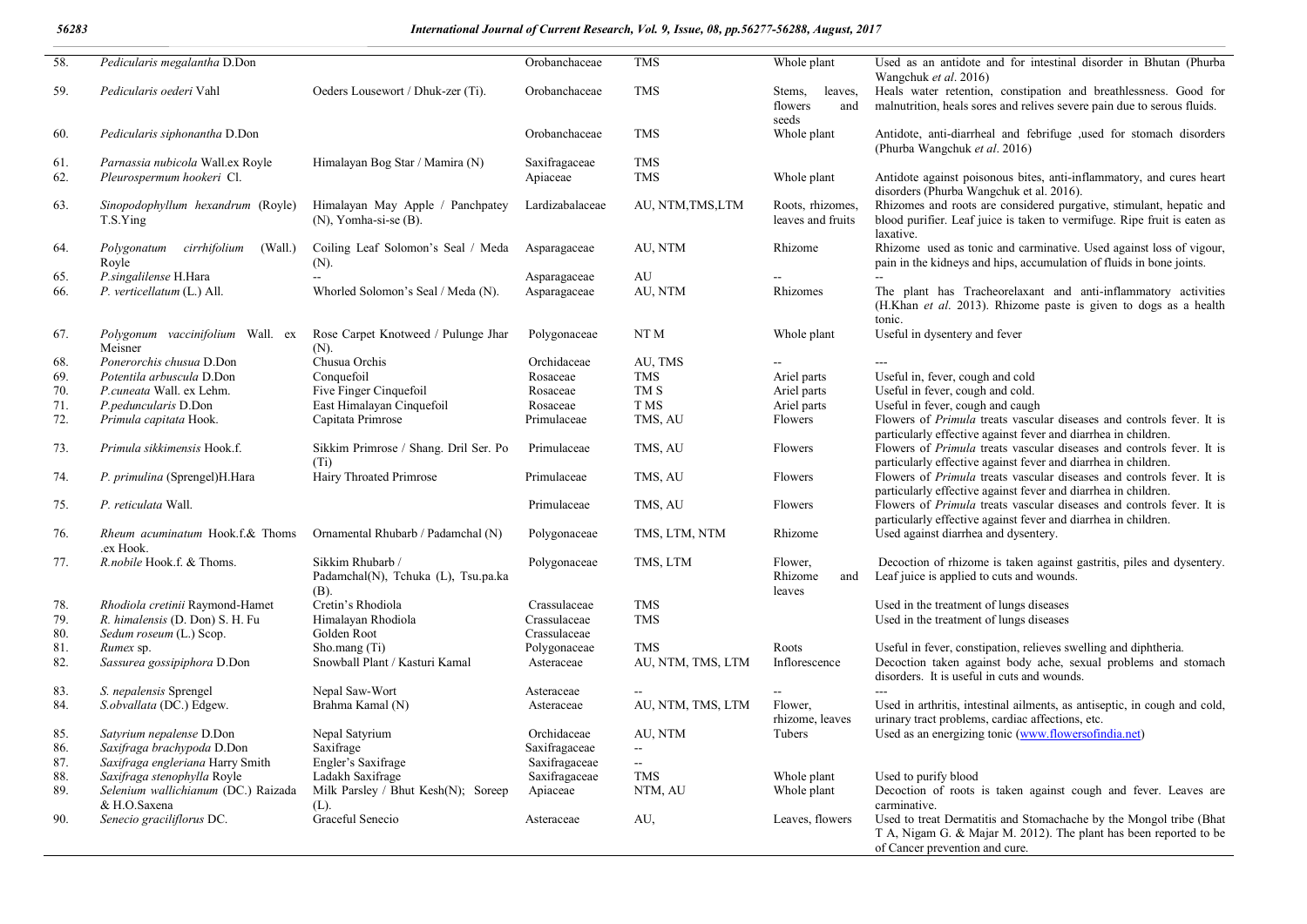#### *56284 Sabita Dahal and Borthakur, Medicinal plants genetic resources of kyongnosla alpine sanctuary, Sikkim, India*

| 91.  | Senecio raphanifolius Wall.ex DC.   | Radish leaved Senecio                            | Asteraceae      | $\sim$ $\sim$ | $\overline{a}$   | Most of the <i>Senecio</i> species has been reported to be poisonous<br>(E.Roeder, H.Wiedenfeld. 2009).                                                                                                                                                                                                |
|------|-------------------------------------|--------------------------------------------------|-----------------|---------------|------------------|--------------------------------------------------------------------------------------------------------------------------------------------------------------------------------------------------------------------------------------------------------------------------------------------------------|
| 92.  | S. scandens Buch.Ham. ex D. Don     | Climbing senecio                                 | Asteraceae      | TMS, NTM      | Whole plant      | Diuretic, febrifuge, ophthalmic. Used in the treatment of epidemic<br>influenza, malaria boils and abscesses. It contains an toxic alkaloids<br>neoplatyphylline.                                                                                                                                      |
| 93.  | Silene nigrescens L.                |                                                  | Caryophyllaceae | <b>TMS</b>    | Roots            | Used in deafness, nasal blockage and constipation.                                                                                                                                                                                                                                                     |
| 94.  | Soroseris hookeriana (Cl.) Stebbins | Hooker's Soroseris                               | Asteraceae      | <b>TMS</b>    | Whole plant      | Relieves fever due to poisoning, also used in bone fracture (Phurba<br>Wangchuk et all, 2009.                                                                                                                                                                                                          |
| 95.  | <i>Streptopus simplex D.Don</i>     | Simple Twisted Stalk                             | Liliaceae       | AU            | --               |                                                                                                                                                                                                                                                                                                        |
| 96.  | Swertia hookeri Cl.                 | Indian Gentian / Lekh Chiraito (N).              | Gentianaceae    | AU,NTM, TMS   | Roots            | Sedative, nervine tonic, febrifuge. Roots used for treating bone<br>fracture. Decoction of roots taken against fever and body ache.                                                                                                                                                                    |
| 97.  | Taraxacum officinale Weber          | Common Dandelion / Tukiphool (N).                | Asteraceae      | <b>TMS</b>    | Roots and leaves | Roots juice taken against jaundice. Leaf juice useful in gastritis.                                                                                                                                                                                                                                    |
| 98.  | Thalictrum cultratum Wall.          | Knife Like Meadow Rue / La. Wa Sad<br>$Ma$ (Ti). | Ranunculaceae   | AU, TMS, Folk | Whole plant      | Treats infectious diseases, diphtheria and fever. Heals sores, dries<br>serous fluids and is effective against intestinal fever.                                                                                                                                                                       |
| 99.  | T.foliolosum DC.                    | Leafy Meadow Rue                                 | Ranunculaceae   | AU, TMS, Folk | Roots, leaves    | Root paste taken to expel intestinal worms. Useful in treating eye<br>diseases, indigestion, toothache.                                                                                                                                                                                                |
| 100. | Valeriana hardwickii Wall.          | Indian Valerian / Nakali Jatamasi (N).           | Caprifoliaceae  | AU,NTM, LTM   | Roots and leaves | Decoction of roots is taken to cure mental disorder and also used as a<br>hair tonic. Leaf paste is applied on boils.                                                                                                                                                                                  |
| 101. | V.jatamansii Jones                  | Valerian / Jatamasi (N) Pong-phe (B).            | Caprifoliaceae  | AU,NTM, LTM   | Rhizomes         | Rhizome paste applied to treat gout and also taken against hysteria,<br>epilepsy and nervous disorders. Used locally as incense in religious<br>rites.                                                                                                                                                 |
| 102. | Veratrilla baillonii Franchet       |                                                  | Gentianaceae    | AU            |                  | An ethanol extract has been reported to reduce blood glucose in<br>animals (Huang et al. 2016.). In Chinese Medicine System, it is used<br>for treating liver-related disorders. Its antitoxic effect on mice induced<br>by Aconitum brachyopodum Diels has also been reported (Ge YB et<br>al. 2015). |

**TMS:** Tibetan Medicinal System, **NTM**: Nepali Traditional Medicine, **LTM**: Lepcha Traditional Medicine, **AU**: Ayurveda



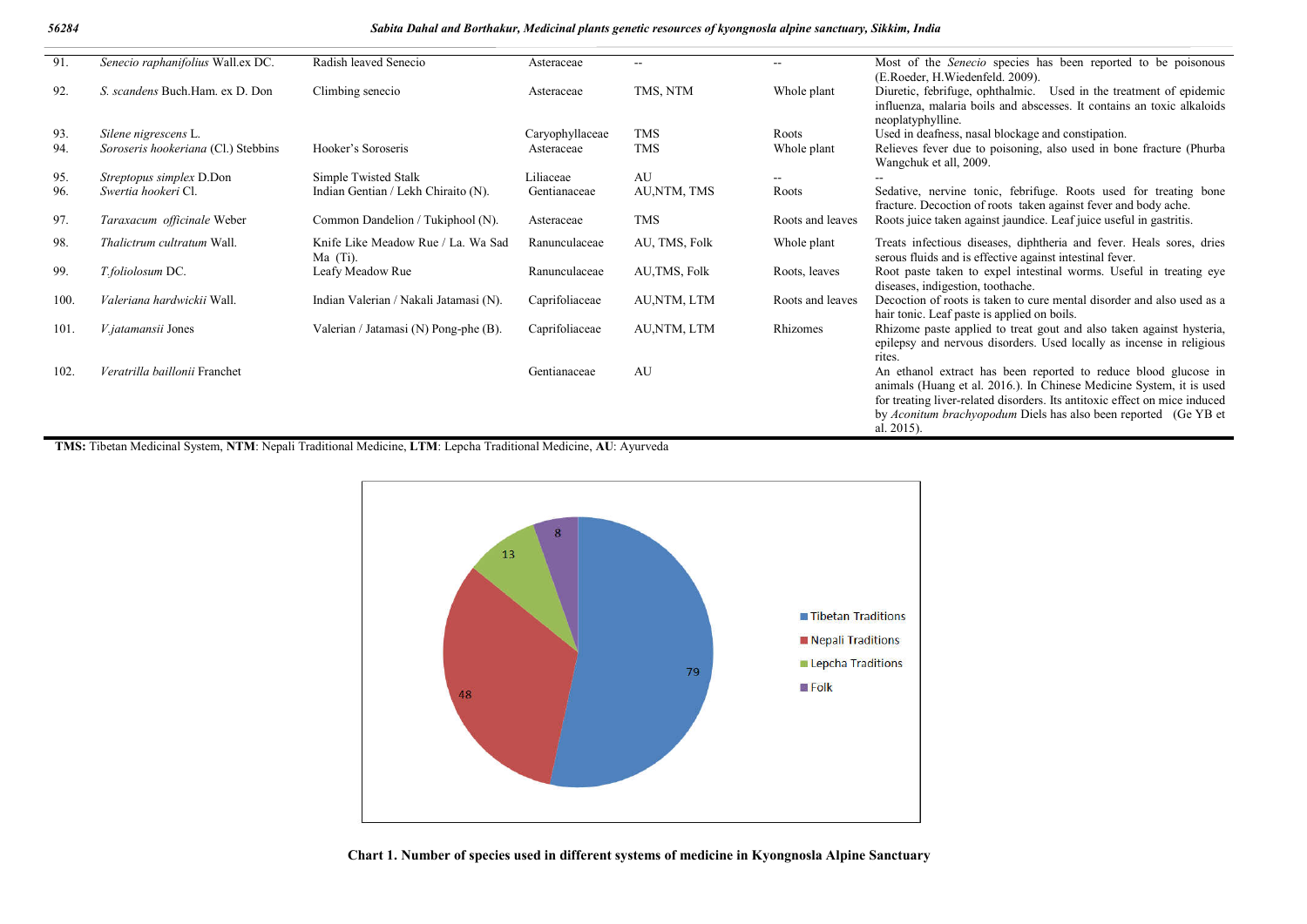

**Figure 1. Location map of Kyongnosla Alpine Sanctuary, East Sikkim**



**Figure 2a. Alpine pasture at Nakchok in Kyongnosla Alpine Sanctuary with Jhor Pokhari Lake**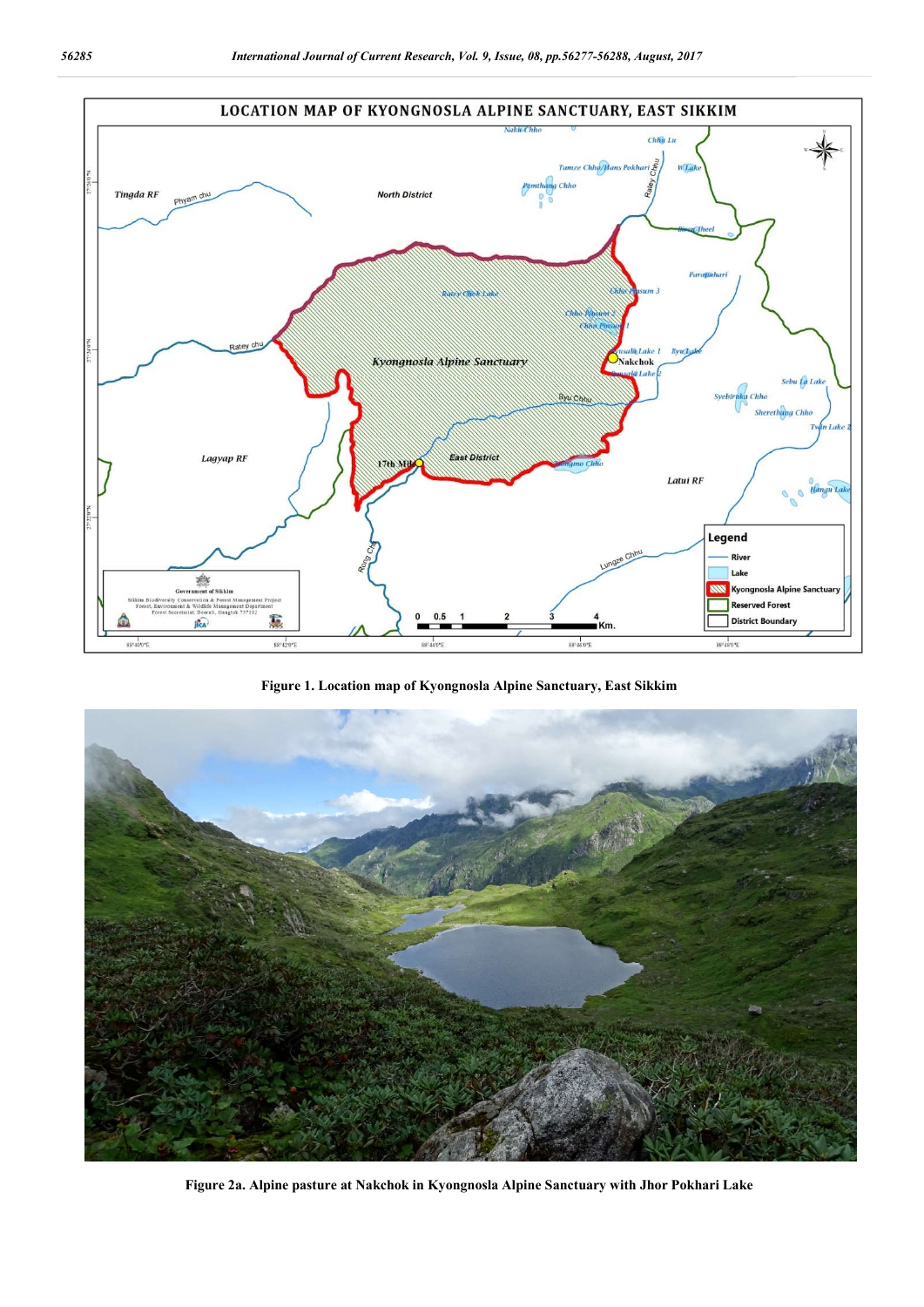

**Figure 2b. Sub-Alpine Forest dominated by bushy Rhododendrons and Iris and scattered Abies densa**









Nardostachys jatamansii Pedicularis siphonantha Rhododendron hypenanthum

**Plate 2. Some important Medicinal Plants of Kyongnosla Alpine Sanctuary**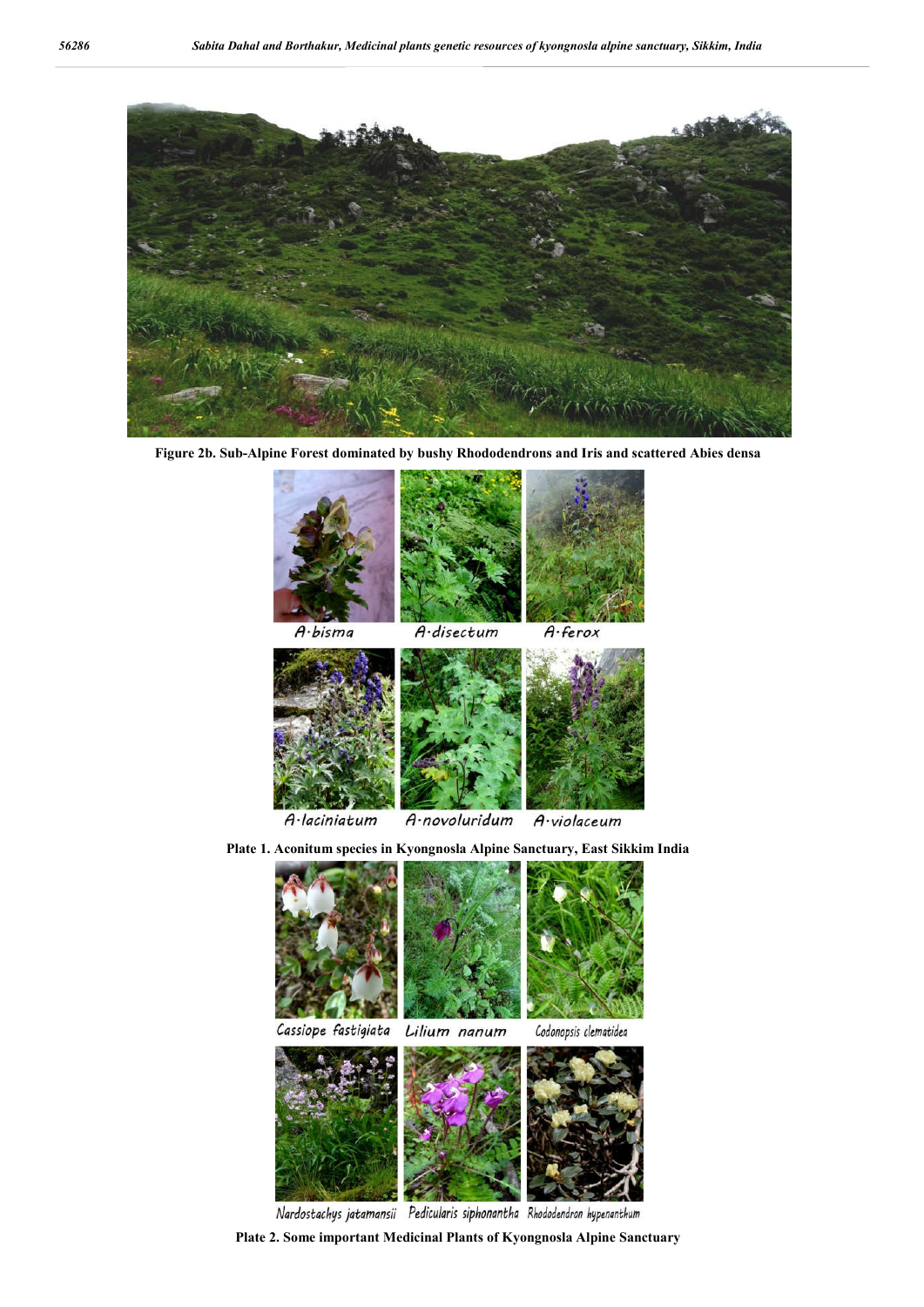The Sanctuary is also a habitat of some high value medicinal herbs such as *Neo-picrorhiza scrophularia*, *Sassurea obvallata*, *S*.*gossipiphora*, *Lagotis crassifolia*, *Bergenia purpurascens*, *B.ciliata*, *Valeriana jatamansi, V. hardwickii*, *Codonopsis foetans*, C. *Clematidea, Panax bipinnatifidus*, *Paris polyphylla*, *Meconopsis horridula*, *M.simplicifolia*, *M.paniculata*, *Ligularia fischeri, L. Amplexicaulis, Jurinea dolomiaeia* etc. *Sassurea gossipiphora* and *S. obvallata,* both are highly threatened medicinal herbs of the Himalayas are also found occurring along the banks of rivers and streams in the area. Occurrences of other two species of *Sassurea viz.*, *Sassurea nepalensis* and *S. simpsoniana* have also been recorded from the area. *Lagotis crassifolia* found growing abundantly in association with *Sassurea obvallata. Rheum nobile*, a threatened Tibetan Medicinal herb inhabit the area towering all the shrubs and herbs and visible from miles away across the valley. *Rheum acuminatum* is the common Rhubarb available in the region. Other important medicinal herbs in the area are *Rhodiola cretinii, R.himalensis*, *Sedum roseum*, *Potentila arbuscula*, *P.cuneata*, *P.peduncularis*, *Primula capitata*, *P.sikkimensis*, *P.primulina*, *P.reticulata*, *Ponerorchis chusua, Polygonum vaccinifolium, Sinopodophyllum hexandrum, Pleurospermum hookeri, Parnassia nubicola, Pedicularis siphonantha, p. Oederi, P. Megalantha, Oxyria digyna, Nepeta floccosa, Myricaria rosea, Maharanga emodi, Lilium nanum, Impatiens radiata, I.bicornuta, I. racemosa, I.urticifolia, Acomastylis elata, Geranium wallichianum*, *Fritillaria cirrhosa, Fragaria nubicola*, *Euphorbia wallichii, Erigeron multiradiatus, Dracocephalum heterophyllum*, *Cynoglossum zeylanicum, Clematis napaulensis, Bistorta affinis*, *Arisaema jacquemontii, A. Griffithii, Arisaema erubescens, Anaphalis contorta, A.triplinervis, Allium prattii, A.wallichii* etc. Important medicinal shrubs available in the area are *Gaultheria nummularioides*, *G.trichophylla*, *Cassiope fastigiata*, C.*selaginoides*, *Berberis insignis, Berberis angulosa, Juniperus recurva, J.coxii, Rhododendron anthopogon, R.campanulatum* subsp *campanulatum, R.campanulatum* subsp *aeruginosum, R.hypenanthum, R.lepidotum, R.thomsonii* and *Rosa sericea*. Some important medicinal plants of the sanctuary are shown in Plate 2. *Rhododendron hypenanthum*, a Tibetan Medicinal shrub has also been recorded from the area for the first time from the Sikkim Himalaya, resulting in addition to the previous list of 38 species of Sikkim Himalayan Rhododendrons (Dahal, S. 2015-16).

As far as the uses of the recorded medicinal plants is concerned 79 species has been recorded to be used in Tibetan Medicine System,48 species in Traditional Nepali Medicine, 13 species in Lepcha Traditional Medicine and 8 species were recorded to be used by local healers of the area which are presented by Chart 1. Most of the listed species (Table 2) have been used in Ayurvedic system of medicine. Since this is the first attempt to enumerate the floral diversity of Kyongnosla Alpine Sanctuary and documentation of medicinal usages of the species in different healing traditions of different communities of Sikkim an in depth study is required to have a complete database of medicinal plants resources of the area.

## **Conclusion**

Kyongnosla Alpine Sanctuary has been found to be the rich repository of medicinal plants genetic resources. Traditional herbal practices are vibrant traditions among all the communities inhabited in Sikkim. Very few medicinal plants

used by the local healers of the state are scientifically validated through phyto-chemical and pharmacological studies and hence their detail ethno-medicinal as well as phyto-chemical and pharmacological studies are essential. Since the present study area is away from the human habitations, the anthropogenic pressures is still not pronounced and for which biodiversity of the area still remain intact to a considerable extent. Species such as *Juniperus recurva*, *J.coxii*, *Rhododendron campanulatum*, *R. campanulatum* subsp.*aeruginosum, Rhododendron hypenanthum, R. anthopogon*, *R. lepidotum, Iris clarkei, Bergenia purpurescens*, *Bistorta amplexicaulii*, *Rheum acuminatum, Nardostachys jatamansi*, *Sassurea nepalensis, Juncus* spp.*,* etc. are flourishing well in the area with good number of populations. However, some high valued and rare medicinal herbs of the area *viz., Aconitum laciniatum, Aconitum novoluridum, Aconitum bisma, Aconitum disectum, Neopicrorhiza scrophularia*, *Gymnadenia orchidis, Fritillaria cirrhosa, Sassurea gossipiphora, S. obvallata, Rheum nobile, Allium prattii, Bergenia ciliata, Sinopodophyllum hexandrum, Swertia hookeri, Lilium nanum, Codonopsis foetans, Gentiana elwesii, G. algida*, *G. prolata*, *G. stylophora*, *Acomastylis elata, Meconopsis horridula, Polygonatum cirrhifolium*, *P. verticellatum,* etc. observed to be very rare in the area, which may be due to an unauthorized trade of commercially important species through porous national and international border along West Bengal, Nepal, China and Bhutan (Source: traders-collectors survey), and prooting of entire plants, immature plants, etc.; hence proper management and conservation strategies is needed to maintain the gene bank of these precious wealth of the Himalayas along with their natural habitat. Towards the conservation initiatives of some threatened species of the Himalayas, such as *Nardostachys jatamansi, Podophyllum hexandrum, Bergenia ciliata*, *Valeriana jatamansi, V. Hardwickii, Panax bipinnatifidus, Paris polyphylla* etc. have been given priority for commercial cultivation by National Medicinal Plants Board through Sikkim State Medicinal Plants Board, under the Department of Forest, Environment and Wildlife Management, Government of Sikkim. The practice of domestication, cultivation and commercialization of the high value medicinal plants preferably some rare and threatened species are recommended for their sustainability, instead of practicing unsustainable harvesting from the wild. Natural disturbances of habitat including the effect of climate change needs to be addressed as well.

#### **Acknowledgement**

Authors are grateful to Forest, Environment & Wildlife Management Department, Government of Sikkim for providing field facilities through Sikkim Biodiversity Conservation and Forest Management Project (SBFP). We are thankful to Dr. Thomas Chandy (Principal Chief Conservator of Forest cum Principal Secretary & Chief Project Director, SBFP), Shri C.S Rao (Chief Conservator of Forest cum Project Director, SBFP), Shri Udai Gurung & Shri Karma Lagsey (Additional Project Directors, SBFP), Ms. Rajni Bhandari, Ms. Dechen Lachungpa and Ms. Kusum Gurung (Divisional Forest Officers, SBFP/ BC) for their constant support and encouragement. Authors are thankful to the scientist-in-charge of Botanical Survey of India, Sikkim Circle Dr.Dinesh Agrawal, for providing library and herbaria facilities.Survey Team of SBFP namely Mr. Suraj Subba, Mr. Dorjee Chewang, Ms. Meena Tamang, Mr. Nimesh Chamling and Ms. Anjana